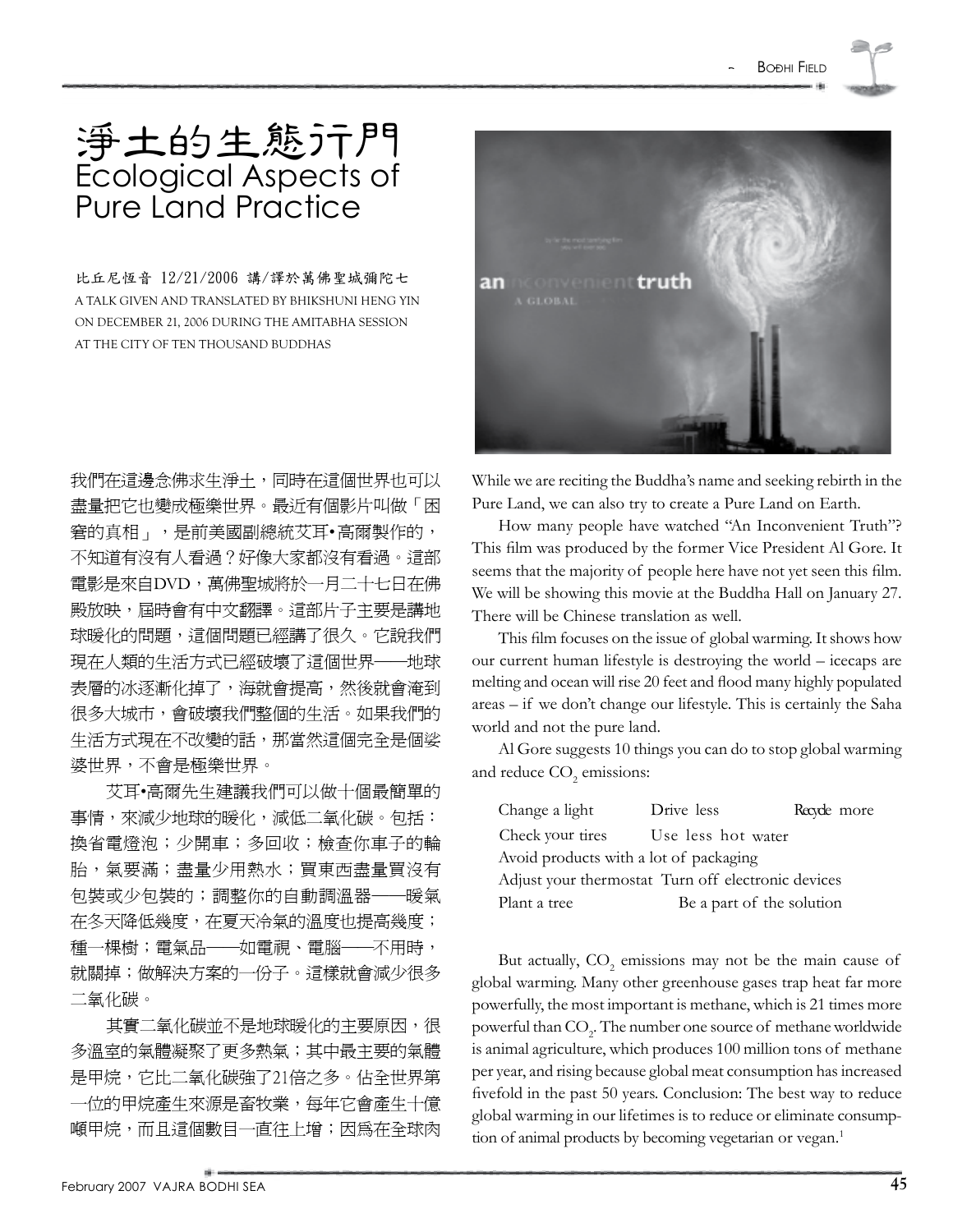的消耗量,在最近五十年已經增加了五倍。所以在有 生之年避免地球暖化的最好方法,就是少吃或者是不 吃肉,也就是吃素。

叫人吃素其實是蠻困難的,因為我們的習氣都 是很難改的。我們必須從理解開始轉變,才可以把 我們的行爲轉變過來。就像剛剛說的,在《華嚴經》 上,「信、解、行、證」,講那個「解」的部份是很 長的;「行」,一品就解決了。

佛教的道理怎麼樣可以來幫我們轉變一般人的 想法跟生活呢?雖然西方的基督教的態度是人控制 大自然,大自然是給人利用的;但是佛陀教我們, 人類也會投生到其他的六道裡面,(比如做畜生), 因此我們也應該尊重所有的眾生,因為他們都可以 成佛。再者,所有的眾生基本上也都是互相連接的; 所以去害一個眾生,不要說是會害一整個生態,那就 是在害我們自己。

佛教的五戒,也可以在生態環境上來解釋。

殺生:我們工廠放很多毒品或毒氣到空氣中,水 中或地裏面,這也會慢慢的殺死很多眾生。

偷盜:如果我們砍掉很多樹木,或者在野生地發 展,那這也是偷很多眾生的住宅和生命。

愛欲:還有如果我們挖很多油、炭,其他礦物 或能源來消耗,這個也是竊奪地裡的寶貝──本來 它是經過了千萬年才產生,可以供應未來許多代的 子孫的;按照目前的速度,再幾十年這些資源就會 用完了。還有採礦時在地面留下的刮痕,就好像人 用刀以暴力傷人所留下的疤痕。有的人把最近通過 的一個,開放在(阿拉斯加的)北極國家野生保護區 採油的法案,稱為「掠劫地球法案」。

妄語:還有時候一些特殊利益組織或大公司, 他們為了要剝削自然,就會支持某些政治家來捏造 一些不實的話,或者忽視破壞環境的事實,來通過 一些法案;使令保護環境的這些標準被免省、降低 或取消,這個也近乎是欺騙地球。

飲酒:飲酒影響我們的身心都不能正常的運作, 所以我想基因工程,或者是用賀爾蒙,用很多化學的 東西在大地上,或動物裡面,這都是像一種飲酒之類 的。把毒素倒入湖泊、河流或地下水,可以看做是真 正殺害生物及損害社會生態健康的毒物。

上人也曾經把地球和一個人的身體來做比較,所 有的河流是他的血,樹木跟草地等等是他的毛髮,地

Of course it's harder to ask people to become vegetarians, because it is very hard to change our dietary habits. We first have to understand the rationale, and then we can change our behavior. Just as in the *Avatamsaka Sutra* lecture earlier, it was mentioned that among the four stages of faith, understanding, practice, and certification, the text on the stage of understanding is very long, whereas the stage of practice is covered in a single chapter.

How can a Buddhist philosophy help bring about a change in thinking and lifestyle towards the earth?

Whereas the Western Christian attitude was that man dominates nature and nature exists to serve man's purposes, the Buddha taught that human beings have also reincarnated in other (e.g. animal) forms, and that we should respect all forms of life because they have the potential to become enlightened. Moreover, all living things are fundamentally interconnected, and to harm any living thing, not to mention an entire ecosystem, is to harm oneself.

The moral precepts of Buddhism can be applied to ecological circumstances, e.g.:

*Killing:* To release toxins into the air, water, or land is to kill living beings slowly.

*Stealing:* To cut down forests or to develop pristine regions is to rob many living beings of their homes and lives.

*Lust:* To excavate and consume giant quantities of oil, coal and other minerals and resources, is to rob the earth of its treasures, which have been developed over millennia and could be used sustainably to support many more generations into the future. At the rate we are going, we will use them up in a few decades. The scars left on the land from mining are comparable to scars left from violence done to a human being with a knife. Some have called the recent bill to open the Arctic National Wildlife Refuge for oil drilling the "Rape the Earth" bill.

Lying: Some politicians, supported by special interest groups or big business that wish to exploit nature, will fabricate lies or ignore the truth of environmental devastation asthey pass bills allowing environmental standards to be waived, weakened, or violated. This amounts to lying and cheating the earth.

*Intoxicants:* Intoxicants disrupt the normal functioning of our minds and bodies. Thus, under this definition, genetically modified foods and foods heavily laced with hormones and chemicals might be regarded as intoxicants. The toxins poured into lakes, streams, and the groundwater could be considered intoxicants that actually kill living beings, and injure ecological health.

The Venerable Master compared the earth to a human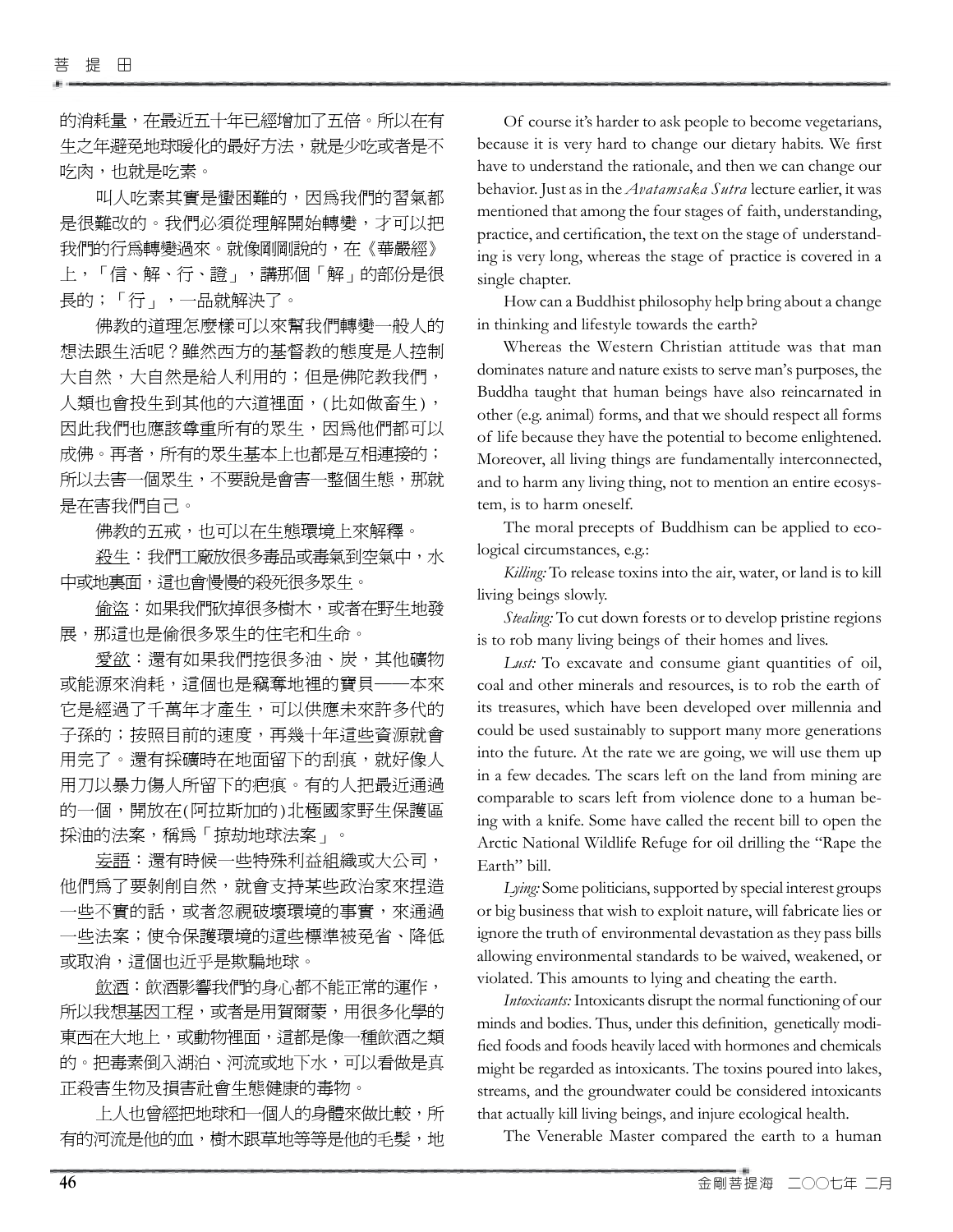溫的能量好像我們身體裡的暖氣,還有地震及種種 自然的災害好像我們疾病的徵兆。如果人們關心地 球就像關心一個生命體或系統,那麼他們絕對會以 尊重的角度看待它,並避免所有傷害它的活動。

當更多人把佛教的價值系統應用在生活上, 他們就會避免上述的行為,也不會榨取自然資源來 圖利;相反的,他們會過著簡單的生活,與大自然 和眾生和諧共存。為了保護社會生態,他們寧取本 地的經濟基礎,使用土產食品和本地資源。

萬佛城就是這樣子,有如一片淨土;在這 兒,我們有一個野生的自然有機農場,不但產生 有機食物,還幫忙其他野生動物。我們不需要在 社區內開車,我們盡量節省,廢物利用,並回收 一切。最重要的是,這裡的每一個人都在努力淨 化自己的心。

這裡以二則動物修行的故事與大家分享,並 回歸這個論點:眾生皆有佛性。

在1980年,在福建某地方,有一個牧童對一 條牛說:「你明天就要被賣給屠戶了!」那條牛 就當場流淚,然後跪下。這牧童馬上跑去找他的 父母說這件怪事,引得當地的一些政府人員也都 來了。當大家都擠過來看時,那條牛就向大家跪 求;大家都很感動,所以他們就發慈悲心,湊錢 把這條牛買下,然後送去一個寺廟。這條牛在寺 廟裏就很喜歡聽經和禮佛,並且牠每次見到居士 來到廟上,就會向他們叩謝。臨終時,牠預知時 至,所以牠就慢慢的走到一個曠野,然後躺下來, 半天後牠就往生了。那是一九九三年,從牠本來要 被屠宰之時算起,已經過十三年;大家就把牠埋在 牠往生的地點。

在1987年,有一個綠毛紅嘴巴的鸚鵡,從四 川省樂山到內蒙古包頭寺,因為沒有人有辦法教 牠講話,就認為牠很笨;而且牠也會用嘴去咬、 去啄要教牠的人,牠不是很受歡迎的。後來牠就 被送給一個王老居士來養,那王老居士全家都信 佛,他們都很愛護動物,他們有很多人家不要的 狗、貓、羊、鴿子在他們家。這隻鸚鵡加入他們 的家庭之後,牠天天聽念阿彌陀佛,念觀世音菩 薩的錄音帶,一整天聽,然後牠的性格就變得比 較溫和。過了幾個月,這隻笨鸚鵡就開始念佛了,

body, with streams as its blood veins, vegetation as its hair, geothermal energy as body heat, and earthquakes and other natural disasters as symptoms of illness. If people regard the earth as a living being or system, they will certainly treat it with respect and avoid activities that harm it.

When people adopt a Buddhist value system and approach to life, they will avoid the above actions and not seek to extract nature's resources for profit. Instead, they will live simply and in harmony with nature and all living beings. In order to protect ecosystems, they will prefer local community-based economies using locally produced food and resources.

As such, CTTB is like a Pure Land in that we have a wild, natural, organic farm that not only grows organic food but also supports wildlife, we do not need to drive on campus, we try to reuse and recycle nearly everything. Most important, everyone here is trying to purify their own mind.

Here I'd like to share some stories about animals that cultivate – to drive home the point that all beings have the Buddha natures.

In 1980, Fujian, a shepherd boy said to an ox, "Tomorrow you will be sold to a butcher." The ox immediately shed tears and knelt on its front legs. The shepherd boy told his parents and the local government officials to come and watch, and then the ox knelt and begged for mercy. Everyone pitied him, collected some money to buy him and send him to a monastery to be liberated. After the ox moved to the monastery, he enjoyed listening to lectures on the sutras and bowing to the Buddhas. Whenever he saw laypeople come to the monastery, he would bow in gratitude to them. At the end of his life, he knew in advance the time of his death. He slowly walked to the meadow and lay down. After half a day, he went off to rebirth. It was the  $13<sup>th</sup>$  day of the  $10<sup>th</sup>$  lunar month, 1993. He was buried at the location where he passed on.

In 1987, a green-feathered, red beaked parrot from Le